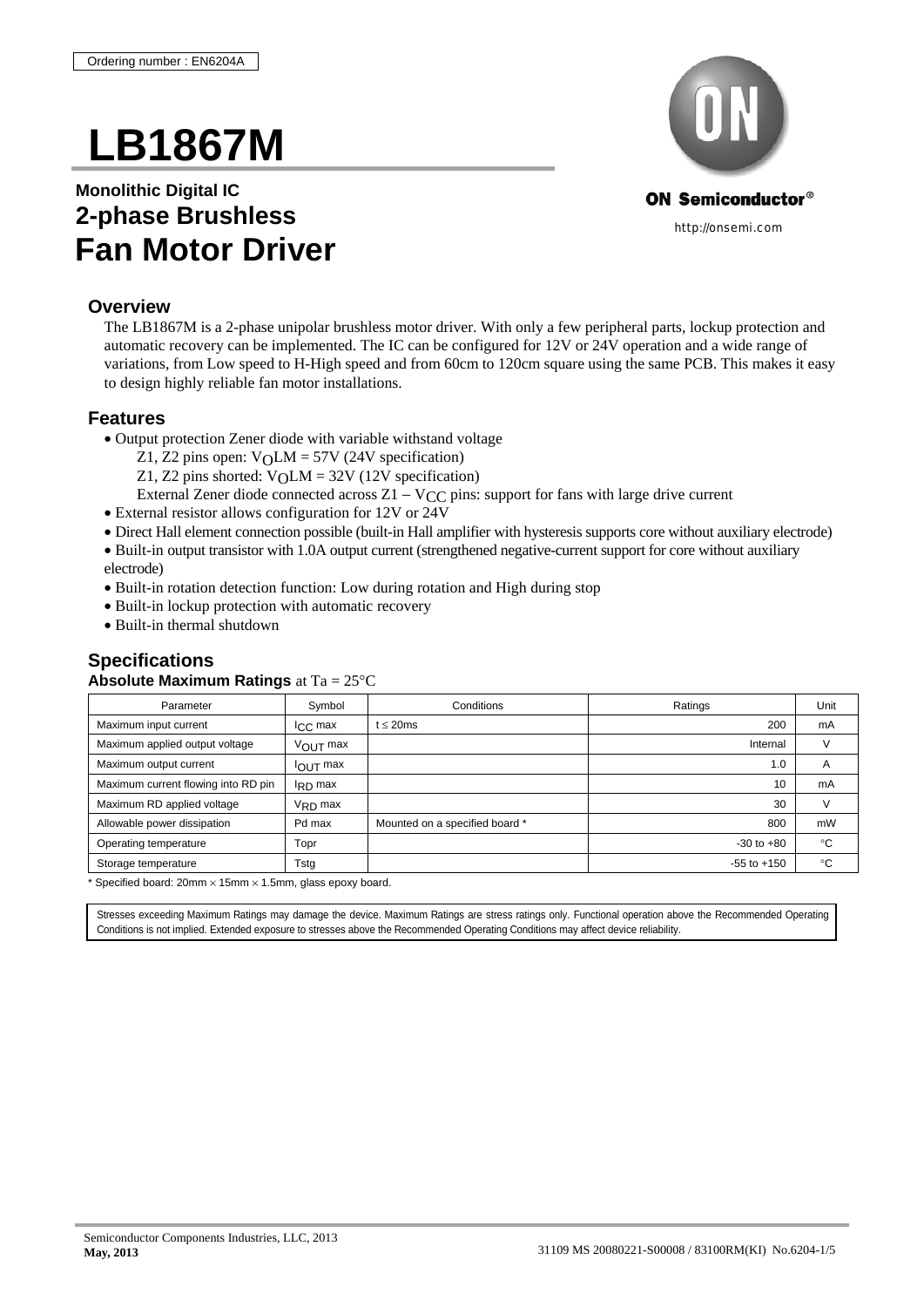#### **LB1867M**

#### **Allowable Operating Ranges** at Ta = 25°C

| Parameter                       | Symbol           | Conditions | Ratings              | Unit |
|---------------------------------|------------------|------------|----------------------|------|
| Input current range             | <sup>I</sup> CC  |            | 6.0 to 50            | mA   |
| Common mode input voltage range | V <sub>ICM</sub> |            | 0.2 to $V_{IN}$ -1.5 |      |

#### **Electrical Characteristics** at Ta =  $25^{\circ}$ C, I<sub>CC</sub> =  $10$ mA

| Parameter                             | Conditions          | Ratings                         |      |                     | Unit |              |
|---------------------------------------|---------------------|---------------------------------|------|---------------------|------|--------------|
|                                       | Symbol              |                                 |      | typ                 | max  |              |
| Output limiter withstand voltage      | VOLM1               | Z1, Z2 open                     | 54   | 57                  | 60   | V            |
|                                       | $V_0$ LM2           | Z1, Z2 short                    | 31   | 33                  | 35   | V            |
| Output saturation voltage             | $Vo$ sat1           | $I_{\Omega} = 0.5A$             |      | 0.95                | 1.2  | V            |
|                                       | $VO$ sat2           | $I_{\Omega} = 1.0A$             |      | 1.15                | 1.5  | V            |
| V <sub>IN</sub> voltage               | V <sub>IN</sub>     | $I_{CC} = 7.0mA$                | 6.4  | 6.7                 | 7.0  | V            |
| Hall input sensitivity (at zero peak) | V <sub>HN</sub>     | Including offset and hysteresis |      |                     | 20   | mV           |
| RD output saturation voltage          | V <sub>RD</sub> sat | $I_{RD} = 5mA$                  |      | 0.1                 | 0.3  | V            |
| CT drain current                      | IC <sub>1</sub>     | $C = GND$                       | 2.7  | 3.8                 | 4.9  | μA           |
| CT discharge current                  | IC <sub>2</sub>     | $C = V_{IN}$                    | 0.19 | 0.30                | 0.41 | μA           |
| Comp input threshold voltage          | $V$ TH <sup>1</sup> |                                 | 0.77 | 0.8V <sub>IN</sub>  | 0.83 | V            |
|                                       | $VTH^2$             |                                 | 0.42 | 0.45V <sub>IN</sub> | 0.48 | V            |
| Thermal protection operating          | <b>TSD</b>          | Design target value *           |      | 180                 |      | $^{\circ}$ C |
| temperature                           |                     |                                 |      |                     |      |              |
| Thermal protection circuit            | $\triangle$ TSD     | Design target value *           |      | 40                  |      | ം            |
| hysteresis                            |                     |                                 |      |                     |      |              |

\* Design target value, Do not measurement.

#### **Package Dimensions**

unit : mm (typ)

3111A



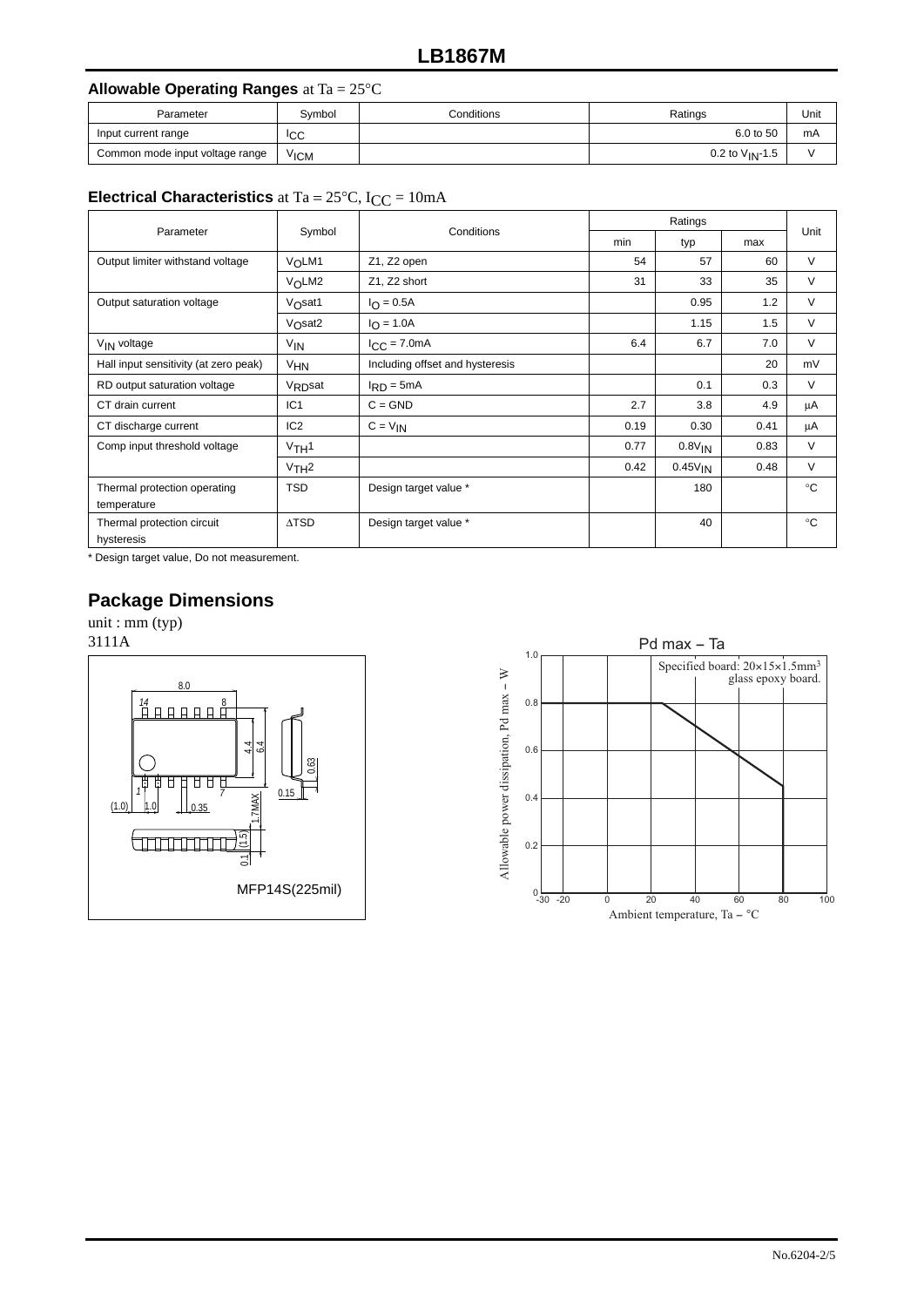## **Pin Assignment**



#### **Pin Function**

| Pin No. | Pin name         | Function                                                                                                       |
|---------|------------------|----------------------------------------------------------------------------------------------------------------|
|         | $IN^-$           | Hall input + pin. Hysteresis amplifier                                                                         |
| 2       | $IN+$            | Hall input - pin. Hysteresis amplifier                                                                         |
| 3       | <b>CT</b>        | Lockup protection time setting capacitor pin (0.47 to 4.7µF).                                                  |
| 5       | OUT <sub>1</sub> | Output 1 pin.                                                                                                  |
| 10      | OUT <sub>2</sub> | Output 2 pin.                                                                                                  |
| 7       | <b>GND</b>       | GND pin.                                                                                                       |
| 11      | Z <sub>1</sub>   | External Zener diode pin (external Zener diode to be connected between power supply and Z1).                   |
| 12      | Z <sub>2</sub>   | Kickback absorption voltage alteration pin (shorted to Z1: 12V operation).                                     |
| 13      | <b>RD</b>        | Lockup detection pin (latch type).                                                                             |
| 14      | ٧ın              | Requlated power supply input pin (limiting resistor to be inserted between power supply and $V_{\text{IN}}$ ). |

### **Truth Table**

| $IN+$ | $IN^-$ | CT | OUT1     | OUT <sub>2</sub> | <b>RD</b> |
|-------|--------|----|----------|------------------|-----------|
| Н     |        |    | ⊔        |                  |           |
|       | Н      |    |          | н                |           |
| н     |        | Н  | . .      | н                | ш         |
|       | н      | н  | . .<br>н | н                | н         |

\* RD is a latch type output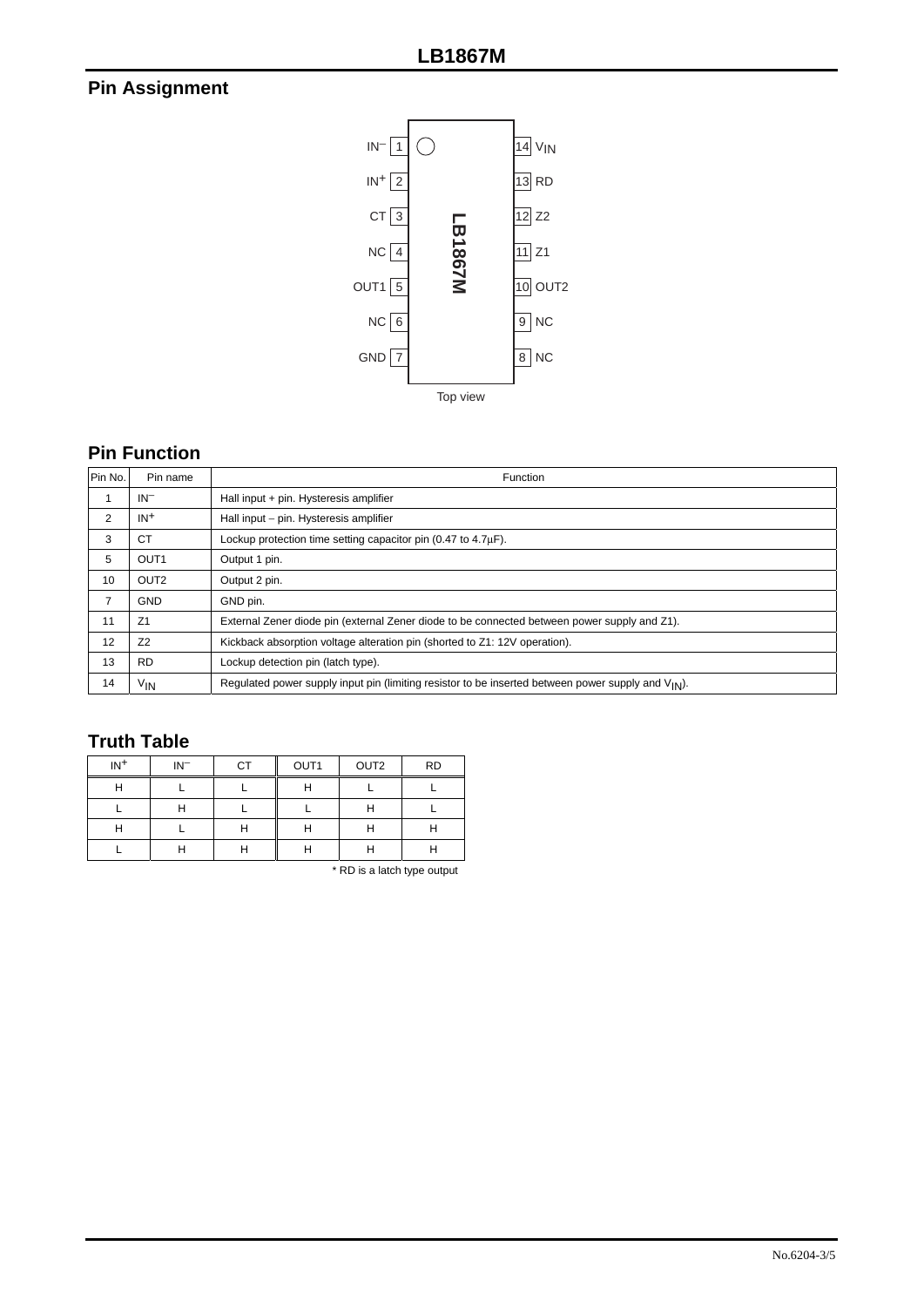#### **Block Diagram**



## **Application Circuit Example**

(1) 12V supply voltage